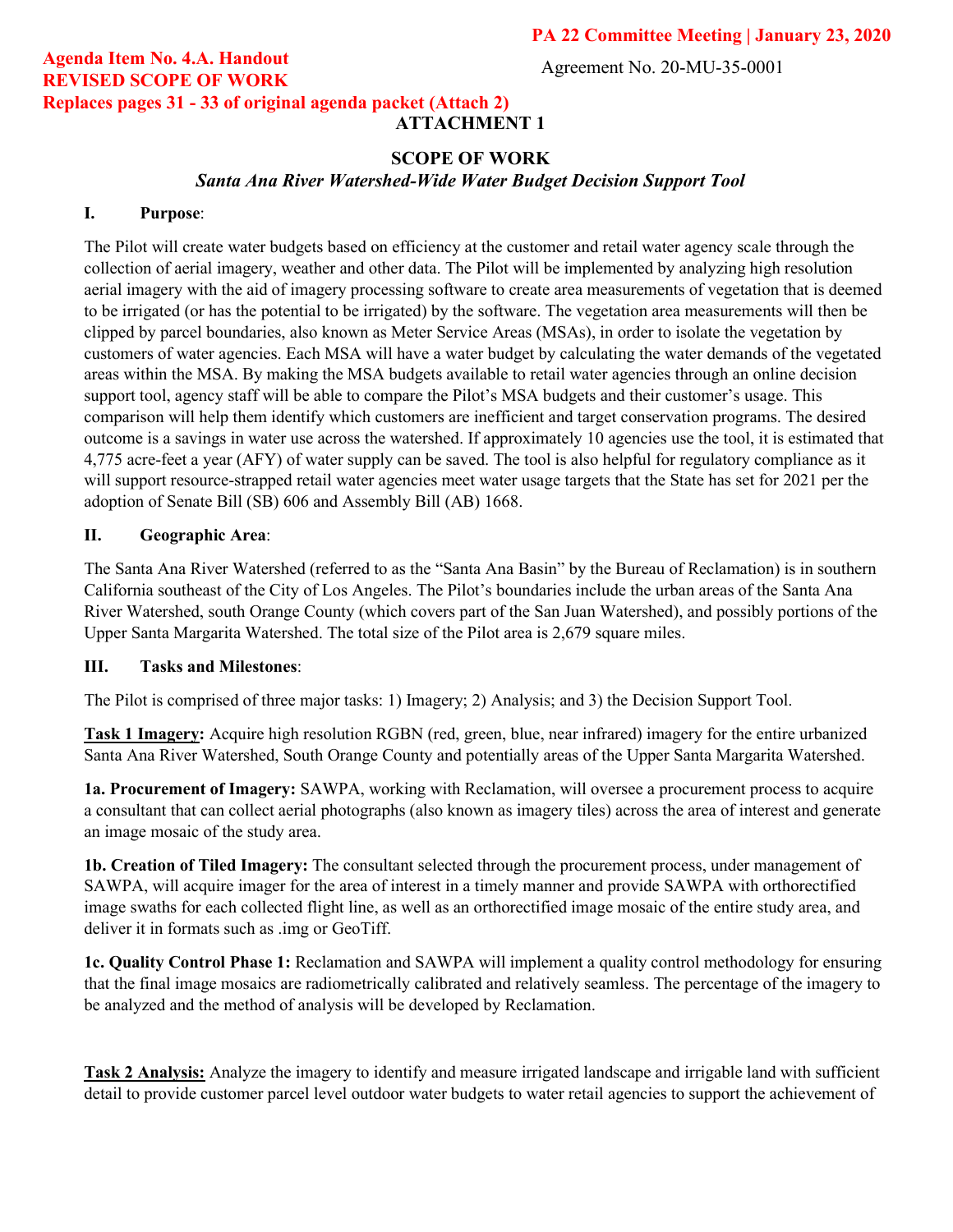water efficiency regulations prescribed by the State. Add indoor budgets for residential parcels to calculate total indoor and outdoor water efficiency budgets.

**2a. Analysis of Imagery and Calculation of Budgets:** Reclamation, using image processing software such as ERDAS/Imagine, will interpret pixels of the orthorectified flight-line imagery into various categories of outdoor landscape by relating pixels to image statistics specific to each land cover class. After the imagery from different flight days are processed, the analyzed imagery will be spot checked by Reclamation and SAWPA technicians visually in order to ensure the unique conditions of the different flight days are not being misclassified by the software. After the imagery is processed and verified, the classified pixels will be used to calculate the measurements of the landscape areas within the MSAs. To account for indoor water use, the SAWPA and Reclamation will add factors for the number of persons likely living in the residential Meter Service Areas (MSAs).

**2b. Quality Control Phase 2:** SAWPA and Reclamation will implement a quality control methodology for ensuring the pixels are interpreted within a specified amount of certainty. This methodology may include visual photo interpretation by staff which will act as a check on the software's results.

**2c. Technical Sufficiency Review Summary:** SAWPA and Reclamation will summarize their quality control process and findings from the two phases described in Tasks 1 and 2.

**Task 3 Decision Support Tool:** Develop a decision support tool to enable retail water agencies to analyze their customers water usage data in comparison to the MSA water budgets.

**3a. Tool Development and Maintenance:** SAWPA will utilize a web-based tool that displays several data layers such as the MSA and retail water agency boundaries, the watershed imagery, and MSA water budget calculations.

**3b. Outreach to Agencies:** Reclamation and SAWPA will approach retail water agencies in order to market the tool. The agencies who choose to partner with Reclamation and SAWPA will have access to the tool, use it to estimate if they are within budget and be able to identify inefficient customers

**3c. Reporting Using Agency Feedback:** Reclamation, with SAWPA's assistance, will work with the retail water agencies who have partnered with Reclamation and SAWPA to report their savings after they have employed the tool. Agencies will be able to choose to share water savings data with SAWPA or estimate their water savings based on conditions such as weather and hydrozone data.

### **IV. Responsibilities of the Parties**:

Reclamation's responsibilities will include:

- 1) Participate in the ongoing drafting, review, revision and facilitating of the execution of this project agreement.
- 2) Contribute funding in accordance with the terms of the project agreement and complete the work required to successfully to complete the project.
- 3) Assist in the appropriate procurement approach and identify qualified technical consultants or consultant teams in support of the Pilot project. Reclamation will coordinate with the Non-Federal Partners to select and contract with a qualified consultant or consultant team.
- 4) Ensure compliance with the terms of this Pilot project agreement, including requirements as dictated by Federal law, Reclamation Directives and Standards, Departmental and agency protocol and practice, and accepted good business practices.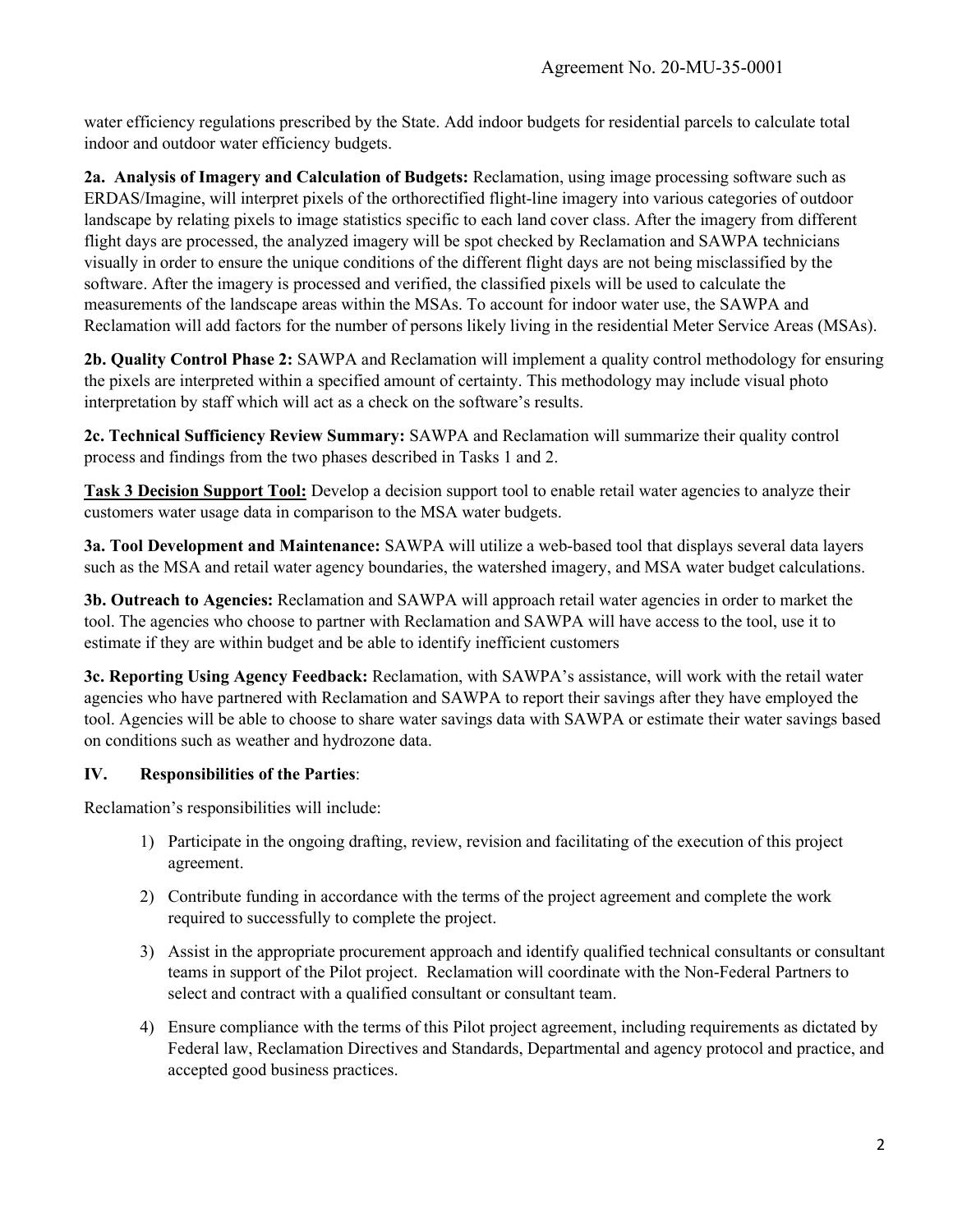- 5) Participate in the selection process, including the review of Non-Federal Partner's consultant proposals using evaluation criteria that are mutually developed and agreed upon by Reclamation and the Non-Federal Partner. These evaluation criteria will consider the quality of the work products that can be provided in accomplishing the project objectives and obtaining the most useful work products, final report and water savings quantification methodologies and implementation thereof.
- 6) Designate and make those technical staff available to perform the work described in the tasks identified above. Such availability is agreed upon in advance as part of the agreed work schedule included in the various task descriptions identified above and in the detailed project schedule identified below.
	- a. This work will necessarily involve coordinating and working with the other non-Federal technical staff, Reclamation technical staff, staff of the selected consultant.
	- b. Assist with documentation of tasks performed including writing, review, and revision of draft work products such as case studies, final reports, workshop proceedings, including, but not limited to, text and narrative, review and correction, if necessary, of computation and quantification calculations, presentation, informational, or survey documents.

The responsibilities of the Non-Federal Partner *(i.e., Santa Ana Watershed Project Authority)* will include:

- 1) Participate in drafting, reviewing, revising and facilitating the execution of this project agreement.
- 2) Contribute funding, both direct contribution and in-kind services, in accordance with the terms of the project agreement; and hire an appropriate consultant to complete the work required in accordance with the Santa Ana Watershed Project Authority's contract to help successfully complete the Pilot project.
- 3) Manage the selection process, including the review of consultant proposals using ranking criteria that are mutually developed and agreed upon by Reclamation and the Santa Ana Watershed Project Authority. These ranking criteria will consider the quality of the work products that can be provided in accomplishing the project objectives and obtaining the most useful work products, task memorandums and other work products; collectively, the Pilot project's outcomes and results.
- 4) Designate and make those technical staff personnel available to perform the work described in the tasks identified above. Such availability is agreed upon in advance as part of the approved work schedule included in the various task descriptions identified above and in the detailed project schedule identified below.
	- a. This work will necessarily involve coordinating and working with the other non-Federal technical staff, Reclamation technical staff, staff of the selected consultant.
	- b. Assist with documentation of tasks performed, writing, review and revision of draft work products, case studies, final reports, workshop proceedings, including, but not limited to, text and narrative, review and correction, if necessary, of computation and quantification calculations, presentation, informational, or survey documents.
- 5) Maintain records as to time expended and the unit costs incurred in performing work associated with this project.
	- a. No more than 30 working days after the end of each quarter (e.g., March 31, June 30, September 30, Dec 31), the Santa Ana Watershed Project Authority and Reclamation will, on behalf of all their involved personnel, submit written documentation of the amount of in-kind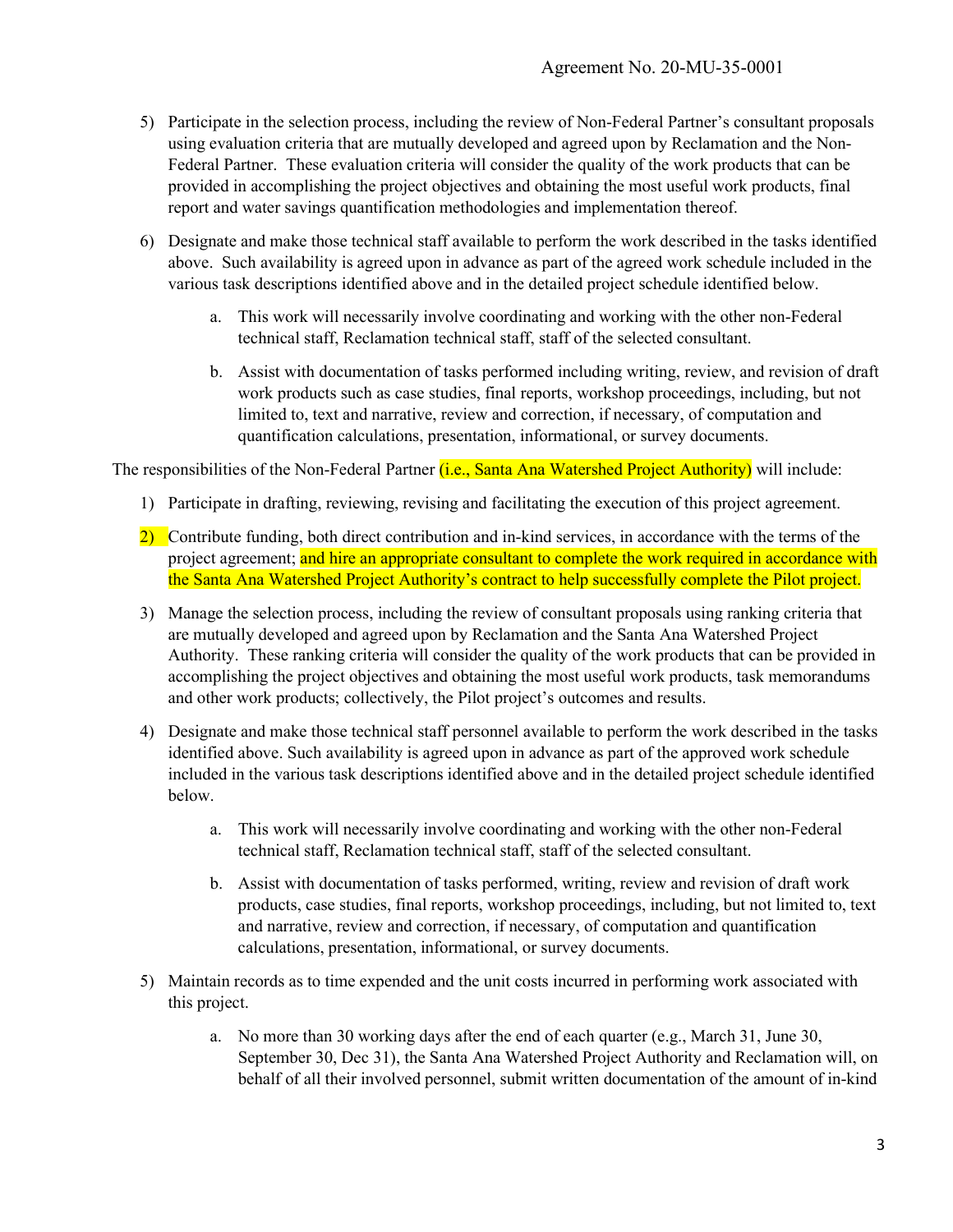services made through work performed in accomplishing the tasks necessary to complete this project.

### **V. Budget and Schedule:**

The following tables presents each task and sub-tasks and identifies the estimated costs to conduct this Pilot Study between Reclamation and the Non-Federal Partner; and to complete it.

| <b>Task</b>    | <b>Task Description</b>                      | Cost                      |           | <b>SAWPA</b><br><b>Share</b> | <b>Reclamation</b><br><b>Share</b> |
|----------------|----------------------------------------------|---------------------------|-----------|------------------------------|------------------------------------|
|                |                                              |                           |           |                              |                                    |
| $\perp$        | Imagery                                      | $\mathcal{S}$             | 560,000   | 63%                          | 37%                                |
| 1a             | Procurement of Imagery                       | $\mathbf S$               | 40,000    | 50%                          | 50%                                |
| 1 <sub>b</sub> | Flight and Creation of Tiled Imagery         | \$                        | 470,000   | 100%                         | $0\%$                              |
| 1c             | Quality Control Phase 1                      | $\mathbf S$               | 50,000    | 40%                          | 60%                                |
|                |                                              |                           |           |                              |                                    |
| $\overline{2}$ | Analysis                                     | $\mathcal{S}$             | 565,000   | 38%                          | 62%                                |
| 2a             | Analysis of Imagery & Calculation of Budgets | $\mathbb{S}$              | 500,000   | 15%                          | 85%                                |
| 2 <sub>b</sub> | Quality Control Phase 2                      | $\mathbb{S}$              | 50,000    | 50%                          | 50%                                |
| 2c             | Technical Sufficiency Review Summary         | $\mathbf S$               | 15,000    | 50%                          | 50%                                |
|                |                                              |                           |           |                              |                                    |
| $\overline{3}$ | Decision Support Tool                        | $\boldsymbol{\mathsf{S}}$ | 340,000   | 63%                          | 37%                                |
| 3a             | <b>Tool Development and Maintenance</b>      | $\mathbf S$               | 200,000   | 90%                          | 10%                                |
| 3 <sub>b</sub> | Outreach to Agencies                         | $\mathbf S$               | 100,000   | 50%                          | 50%                                |
| 3c             | Reporting Using Agency Feedback              | $\mathbb{S}$              | 40,000    | 50%                          | 50%                                |
| <b>Total</b>   |                                              | $\mathbf S$               | 1,465,000 | 55%                          | 45%                                |
|                | <b>SAWPA Share</b>                           | $\mathbf S$               | 867,500   |                              |                                    |
|                | <b>Reclamation Share</b>                     | $\mathbf S$               | 597,500   |                              |                                    |

#### **Budget**: